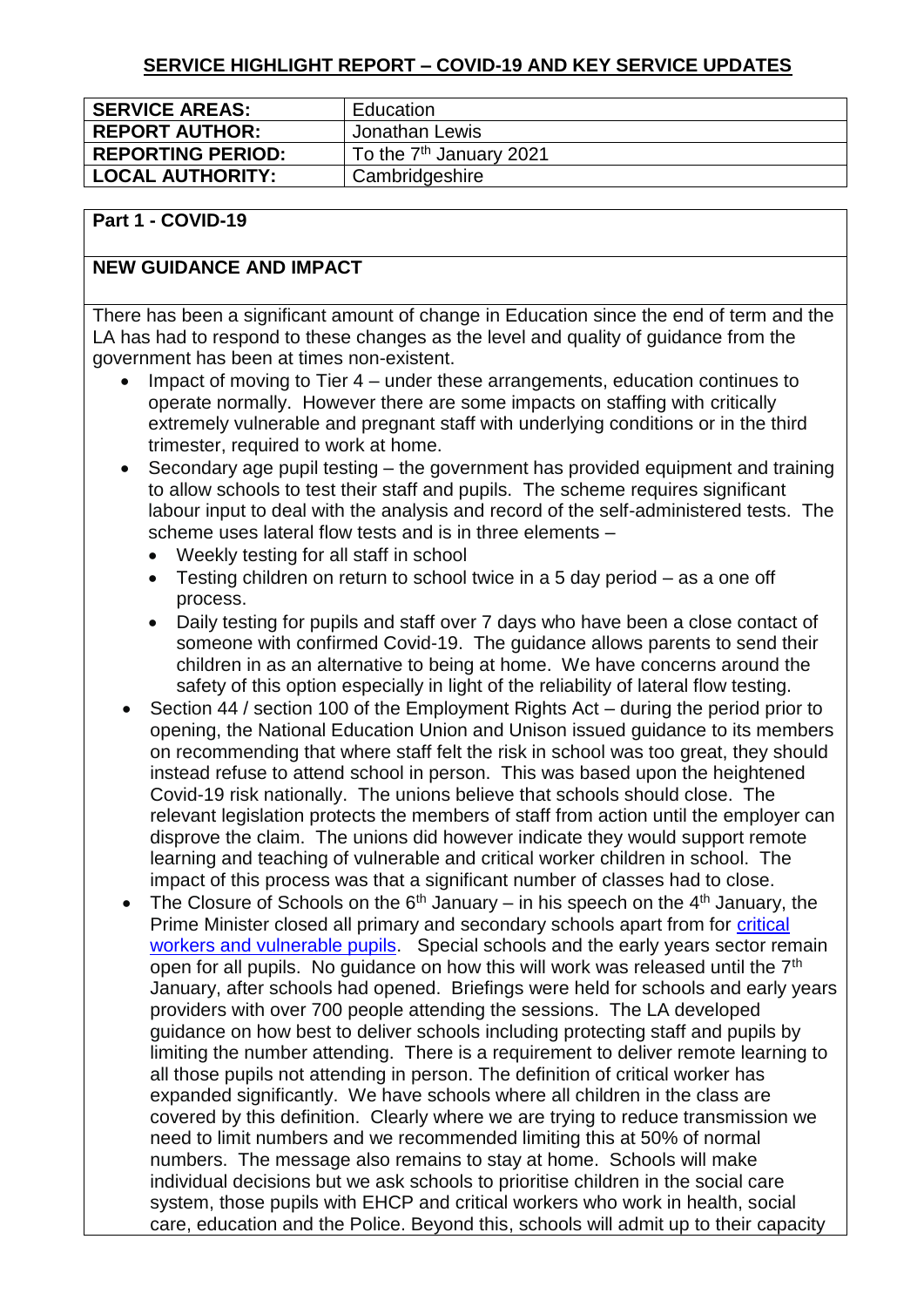limit. This was felt fair and appropriate. We wrote to parents to outline the closure [of schools on the 6](https://www.cambslearntogether.co.uk/asset-library/Parent-Letter-January-Lockdown.docx.pdf)<sup>th</sup> January.

- National Guidance this arrived on the afternoon of the  $7<sup>th</sup>$  January and whilst our guidance matched expectation, the guidance outlined that all critical worker children should be admitted. We are currently considering our response to this guidance. We have to balance safety against the Covid-19 response.
- Laptops the government has made available a further 100,000 laptops to enable home learning. However, the allocation to Cambridgeshire and Peterborough schools has been low. Further laptops were released to schools on the 4<sup>th</sup> January and primary schools will receive their allocations on the 16<sup>th</sup> January. We are intending surveying schools to identify children without laptop or broadband access. Details have been sent to schools on using games consoles to access remote learning. Schools are required to publish their remote learning policy / approach on their websites by the 25<sup>th</sup> January.
- Free school meals the government has committed further funding for parents to receive vouchers where schools are unable to deliver food parcels to homes.
- Early Years despite school closures, early years settings have remained open to all children. The government rationale for this is that transmission is lower in younger children and children's developmental needs at this time in their education We have provided further advice on preventative measures including ventilation and the use of face coverings by staff. Numbers accessing have declined and this will place significant financial pressures on the sector. We are working on a financial support package.

# **NEW CHALLENGES AND ACTIVITY**

 Winter Grant Scheme – in the week prior to the Christmas holiday, we issued 64,572 supermarket vouchers to families across Cambridgeshire (20,102 students) and Peterborough (12,184 students). It has been a huge effort from across the team. We received 3,236 individual applications for additional support from families across Cambridgeshire and Peterborough. Support requests include food, household energy bills, clothing, blankets, shoes, and white goods. We had 1,742 contacts in the final week before Christmas to our Winter.support@cambridgeshire.gov.uk email address and have provided support to parents using vouchers and claiming free school meals. The process triggered around 400 extra parents to sign up for free school meals which will generate additional funding of around £2.7m. We will be re-running the scheme in February and intend marketing applications for pupil premium funding alongside the voucher.

## **RECOVERY ACTIVITIES**

- The focus has been on ensuring school reopen appropriately. Recovery activities will form part of the LA work for the period up until February half term. **DECISIONS MADE SINCE LAST REPORTING PERIOD**
- In light of the very late notification of guidance for schools, we allowed schools to have a planning day on Tuesday  $5<sup>th</sup>$  January to organise remote / in school learning.

## **NEW COVID-19 FINANCIAL IMPLICATIONS SINCE LAST REPORTING PERIOD**

 There is an emerging need to provide more capacity in certain service areas (as outlined in the workforce challenges) due to increased demand. We are currently developing business cases for this additional support and hope to have the additional capacity in place in January.

**WORKFORCE CHALLENGES**